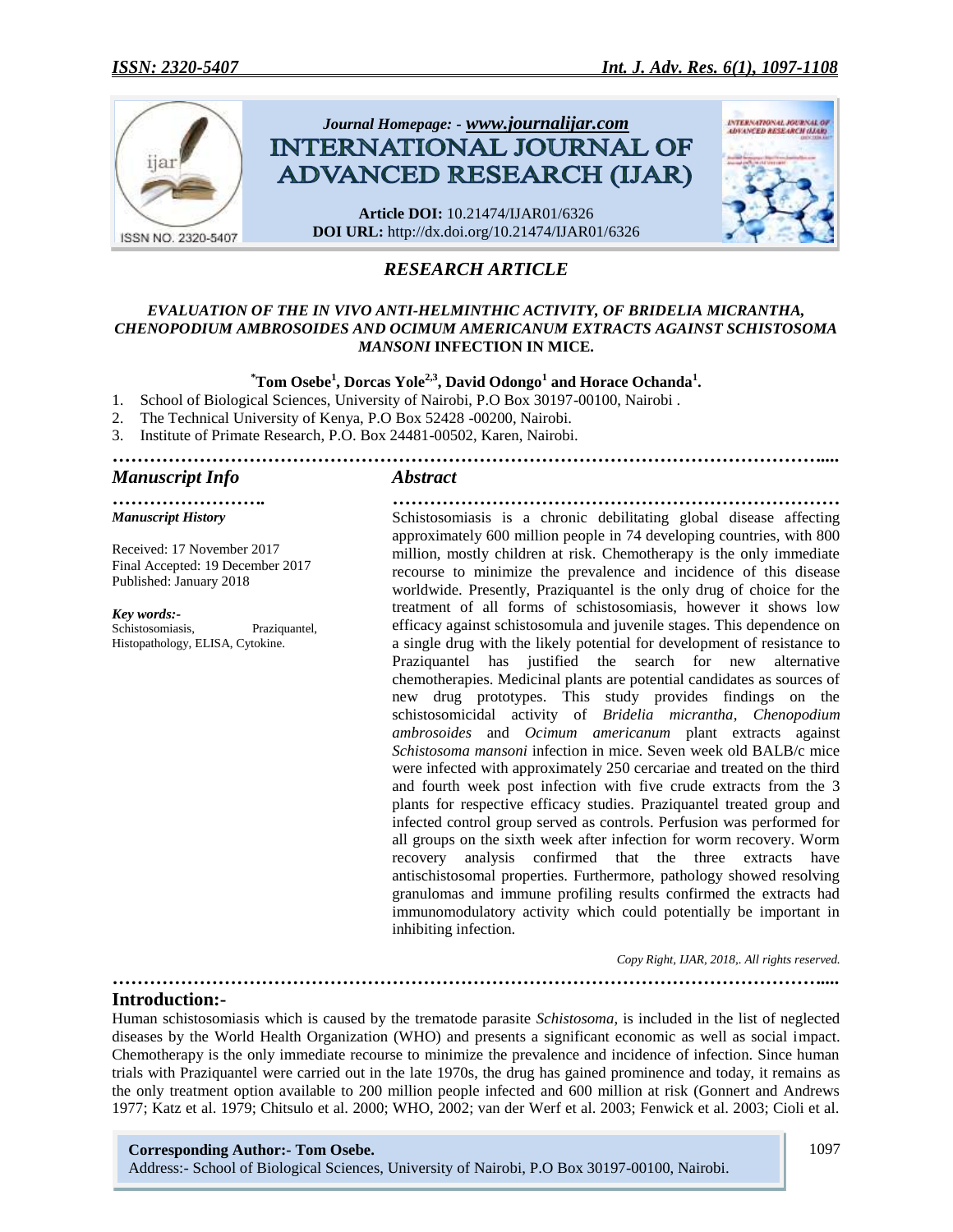2014). Although clinically insignificant, resistance has been reported in Egypt where some individuals could not be cured for schistosomiasis leading to identification of resistant isolates (Ismail et al. 1999). Studies have also shown that Praziquantel does not prevent re-infection and is not effective against schistosomula, which can result in low cure rates in areas where schistosomiasis is hyperendemic (Sabah et al. 1986). Praziquantel has further been reported to induce hemorrhage in the lung tissue of the host as well as abdominal pain and diarrhea (Flisser and McLaren 1989; Kabatereine et al. 2003). This has encouraged new studies in search of alternative therapies that could either replace or complement the use of Praziquantel in the treatment for schistosomiasis.

Natural products with therapeutic properties have been used for a long time. The main sources include mineral, plant and animal products (De Pasquale 1984). Plants have remained important sources contributing to 25% of prescribed drugs and 11% of drugs considered by WHO as essential (Rates 2001).

*Bridelia micrantha*, *Ocimum americanum* and *Chenopodium ambrosoides* have been used in traditional medicine to treat various ailments including as antihelminthics (Osebe et al. 2016). Their antischistosomal activity has also been reported in preliminary studies (Moilo et al. 2014; Waiganjo, Yole and Ochanda 2014). It will be interesting to determine if the extracts have immunomodulatory properties, a quality which has been observed for Praziquantel (Mutapi et al. 2005; Tweyongyere et al. 2011; Bourke et al. 2013). It will also be important to determine if the extracts have activity against 3 week old juvenile worms relative to Praziquantel.

## **Materials and Methods:-**

### *1.1 Plant material, extraction and preparation of extracts*

*Bridelia micrantha* (bark), *Chenopodium ambrosoides* (leaves and fruits) and *Ocimum americanum* (whole plant) were collected from various parts of Kenya. They were dried under shade at room temperature with periodic turning to prevent moulding until they were completely dry, then ground to fine powder with sieving through 0.5mm mesh to standardize particle size.

To prepare water extracts, the ground powder was soaked in distilled water for 72 h then filtered through cotton wool and subsequently Whatman® qualitative filter paper, grade 1 (Sigma-Aldrich, Taufkirchen Germany). The filtrates were then frozen to  $-10^{\circ}$ C for 12 h and resultant ice blocks placed in vacuum chamber of a freeze dryer which was adjusted to  $-100^{\circ}$ C and 1 torr one at a time. Freeze drying was allowed to run until only a solid extract remained in the vacuum chamber.

To prepare hexane and methanol extracts *O. americanum* powder was soaked in analytical grade hexane (Unilabs, Nairobi Kenya) and *C. ambrosoides* fruit powder in analytical grade methanol (Pancreac Quimica, Barcelona Spain) for 72 h. Filtration was done first through cotton wool then using Whatman® qualitative filter paper grade 1. The organic solvents were evaporated using a rotor evaporator (Joh, Achelis and Johne, Bremen Germany) at  $70^{\circ}$ C until pasty residues remained. The extracts were then transferred to small jars and further dried in fume chambers at room temperature for approximately 2 weeks.

#### *1.2 Infection of BALB/c mice with S. mansoni cercariae*

*S. mansoni* eggs recovered from chronically infected olive baboon (*Papio anubis*) was used to infect naïve snails (*Biomphalaria pfeifferi*) which were maintained at Institute of Primate Research's (IPR) malacology lab. The cercariae shed from snails were quantified and 250 used to infect each mouse. 7 week old BALB/c mice were used for this study where each group was composed of 10 mice being 5 of either sex. Infection was by ring method as described by Smithers and Terry (1965). The animals were maintained in cages each with 5 mice at IPR's rodent house with food pellets (Unga Group LTD, Kenya) and water *ad libitum*. Temperature was maintained at  $20^{\circ}C \pm$ 3<sup>o</sup>C and relative humidity at above 50% with natural day/night cycle.

#### *1.3 Treatment and worm recovery from infected mice*

The two mice treatment groups were treated by administering the preparation orally on the third and fourth week respectively and a dose being administered two days after the initial treatment. Dosage for the plant extracts treatment groups was 150 mg/kg as recommended in earlier studies (Moilo et al. 2014; Waiganjo, Yole and Ochanda, 2014). Praziquantel groups' dosage was 900 mg/kg and they served as drug control group. An infected control group was also included where treatment was withheld. The administered high dose of 900 mg/kg has been shown to be highly effective in mice while at the same time being within toxicity limits (Frohberg .1984; Muchirah et al. 2012).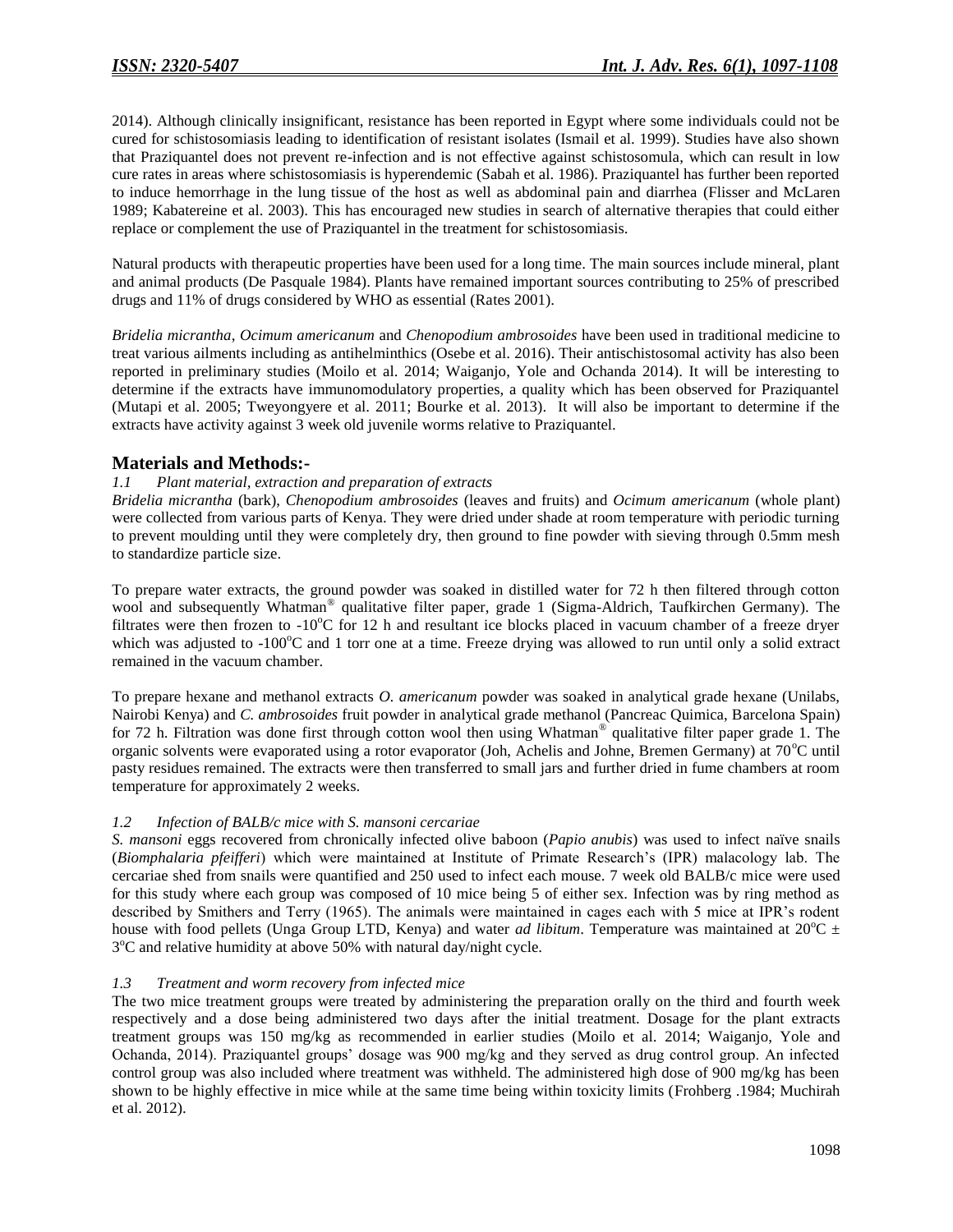Worm recovery was performed on the sixth week post infection by perfusion using a perfusion pump (Manostat®, division of Barant Company, England) (Smithers and Terry 1965). Recovered worms from were manually counted and numbers analyzed as follows;

*Worm maturation* = 
$$
\frac{Number\ of\ worms\ in\ IC}{Initial\ number\ of\ cercariae} \ X\ 100
$$
  
*Worm reduction* = 
$$
\frac{Mean\ IC - Mean\ group}{Mean\ IC} \ X\ 100
$$

Test of significance was performed between the treatment groups using student's t-test for paired samples and ANOVA at 95% significance

*1.4 Gross pathology and histopathology analysis*

Fresh liver recovered from mice were observed for adhesion between liver lobes, general inflammation and presence of granuloma. The severity of granuloma presence per liver lobe was graded subjectively to None, Few (1-3), Moderate (4-10) and Severe (more than 10).

The livers were then fixed in 10% formaldehyde, processed as per routine and sectioned to 0.7µm thickness using a microtome before mounting on slides (Hopwood 1996; Carson 2007; Carson and Christa 2009). Staining was done using haematoxylin and eosin dyes. Under an ocular micrometer, 10 granulomas from each animal's liver were measured on their vertical and horizontal dimensions, the average of which was assumed to be the granuloma diameter (Farah et al. 2000).

#### *1.5 Immune reaction of treatment groups*

#### *1.5.1 ELISA and Flow cytometry reagents and kits*

ELISA 96 well plates (Nunc-Immuno  $^{TM}$  plate marxi sorp  $^{TM}$ ) and goat anti-mouse IgG were obtained from Sigma-Aldrich, USA while the substrate (SureBlue<sup>TM</sup>, TMB microwell peroxidase substrate -1 component) was procured from KPL, Gaithersburg USA.

All materials used in flow cytometry were obtained from BD Biosciences (Califonia, USA). BD cytometric bead array (CBA) mouse Th1/Th2 cytokine kit contained all the necessary reagents and capture antibodies specific for IL-2, IL-4, IL-5, IFN- $\gamma$  and TNF proteins. BD FACSCalibur<sup>TM</sup> flow cytometer, BD CellQuest<sup>TM</sup> Pro version 5.2.1 and FCap Array software version 1 were used in the analysis of cytokine profiles. BD Falcon<sup>TM</sup> 12 x 75mm sample acquisition tubes for the flow cytometer and 15ml conical propylene tubes were also used.

Serum was prepared from blood that was recovered from mice during perfusion. The blood was initially left on the bench to clot at room temperature then kept at 4<sup>o</sup>C overnight. The following morning, the blood was retrieved and centrifuged at 450 g at  $4^{\circ}$ C for 15 minutes then supernatant recovered and stored in 1 ml microfuge tubes at -20 $^{\circ}$ C for subsequent studies.

#### *1.5.2 Determination of specific IgG profiles of the different treatments using ELISA*

Soluble egg antigen (SEA), 0-3 h release protein (0-3 h) and soluble adult worm antigen preparation (SWAP) antigens were diluted in 1 X PBS at a concentration of 1mg/ml and 50µl of each added to ELISA plates wells. This was allowed to stand overnight at  $4^{\circ}$ C then washed three times using wash buffer with ELISA washer system (Dynex Technologies LTD, Guernsey channel Great Britain).

After draining all wash buffer, 100µl blocking buffer was added to each well and allowed to stand at  $37^{\circ}$ C for 1 h, then washed three times. 50 µl of antibody mixture prepared by mixing mice serum with blocking buffer at a concentration of 2.5 $\mu$ l/ml was added to each well in duplicate and allowed to stand at 37 $\degree$ C for 2 h. This was washed six times and 50 µl conjugate goat anti-mouse IgG in a dilution of 1µl/2ml of 1% BSA added then incubated at  $37^{\circ}$ C for 1.5 h. The plates were then washed six times and 50µl of substrate added. This was allowed to stand in a dark room for 30 min and reading done using ELISA reader (Dynatech Laboratories, USA) at OD 450. Test of significance of the mean OD readings was performed using ANOVA at 95% significance

#### *1.5.3 Determination of cytokine profiles of the different treatments using flow cytometry*

#### *1.5.3.1 Mixing of mouse Th1/Th2 cytokine capture beads and cytokine assay*

Reconstitution and serial dilution of standards was done according to manufacturer instructions. Mixing of mouse Th1/Th2 cytokine capture beads was also done as per manufacturer instructions. Briefly, each of the Capture Bead suspension was individually vortexed and 10µl aliquot of each pooled in a single tube labeled "Mixed Capture"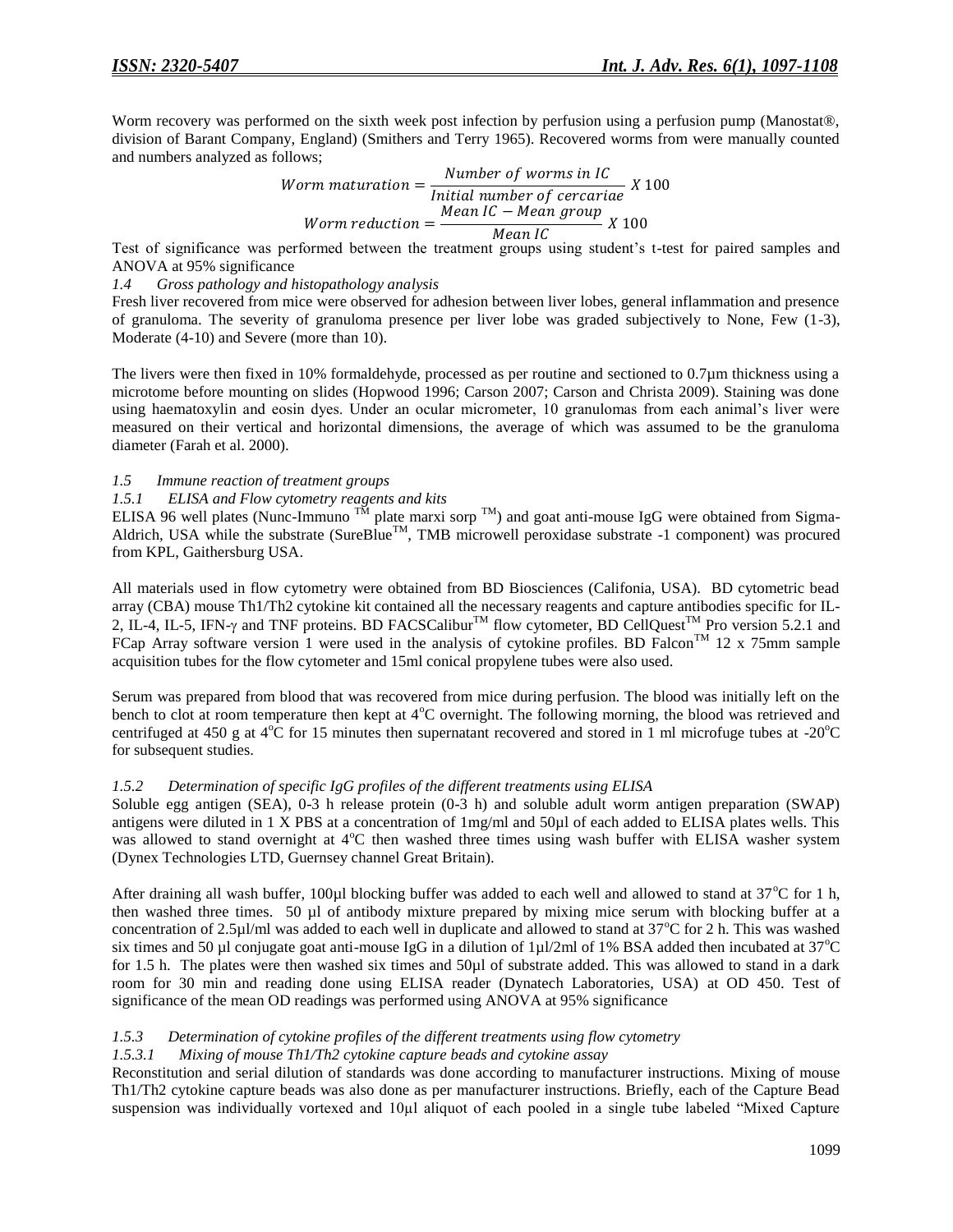Beads" and vortexed thoroughly. 50 µl of the Th1/Th2 cytokine standard solutions were added to control tubes as indicated by manufacturer.

The test groups' serum samples were retrieved and 50µl of each added to an acquisition tube then 50µl of mouse Th1/Th2 PE Detection Reagent added. This mixture was then incubated in darkness for 2 h at room temperature. 1ml of wash buffer was added to each of the tubes and centrifuged at 200 g for 5 min then supernatant discarded. 300 $\mu$ l of wash buffer was then added to resuspend the bead pellet and suspension loaded on BD FACSCalibur<sup>TM</sup> flow cytometer. The data was acquired using BD CellQuest<sup>TM</sup> Pro version 5.2.1 and analyzed using FCap Array software version 1. Test of significance of mean cytokine concentrations was performed using ANOVA at 95% significance.

## **Results:-**

Worm efficacy results are summarized in Tables 1 and 2 below.

*1.6 Effect of the plant extracts on the survival of 4 week and 3 week old schistosomes* 

Other than *O. americanum* water extract, all treatments were significantly better than IC for the 4 week old worms efficacy study (Table 1). For the 3 week old worms efficacy study, all treatments were significantly better than IC except for *B. micrantha* water extract (Table 2). Praziquantel was highly effective against both three and four weeks old worms

#### *1.7 Four and week old worms treatment groups liver gross pathology analysis*

#### Results of liver gross pathology are shown in Tables 3 and 4.

Adhesion between liver lobes was observed for all treatment groups. All the treatment groups in the 4 week old worms efficacy study except *B. micrantha* water extract and *O. americanum* hexane extract presented with few to no observable granulomas correlating with general inflammation observations. *C. ambrosoides* water extract, *O. americanum* water extract and Praziquantel treatment groups had no observable general inflammation.

All the treatment groups for the 3 week old worms efficacy study except *C. ambrosoides* water extract, *O. americanum* hexane extract and *O. americanum* water extract presented with moderate, few to no observable granulomas. *B. micrantha* water extract and Praziquantel had no observable inflammation which correlates with the few to no observable granulomas observed

#### *1.8 Histopathology of mice liver biopsies*

Using one way ANOVA ( $\dot{\alpha}$  = 0.05) the means were significantly different although the post hoc Tukey HSD did not detect any differences between paired means. In decreasing order, the average granuloma sizes were infected control (240.9µm), *O. americanum* water extract (234.6µm), *C. ambrosoides* methanol extract (171.1µm), *O. americanum* hexane extract (170µm), Praziquantel (160µm), *B. micrantha* water extract (153.2µm) and finally *C. ambrosoides* water extract (70µm) (Figure 1).

Histopathology changes -determined mainly by extent of lymphocytic cellular infiltration- of liver from group treated with Praziquantel was mild with few areas of necrosis and granuloma. Other than for *B. micrantha* group where histopathology changes were moderate, the other groups varied ranging from mild to severe. Infected control group had highest number of granuloma per slide and none was observed to be resolving. The other treatment groups however had granuloma which were resolving being without a distinct central egg. The photomicrographs of the liver sections are shown in Figure 2.

#### *1.9 IgG profiles of the different treatment groups using ELISA*

There was no statistical difference for IgG profiles using SWAP antigen in 4 week old worm treatment study. OD readings in decreasing order were *C. ambrosoides* methanol extract treatment (0.586), *B. micrantha* water extract (0.537), *C. amrosoides* water extract (0.517), Praziquantel (0.510), infected control (0.448), naïve (0.438), *O. americanum* water extract (0.433) and *O. americanum* hexane extract (0.397). The mean OD readings in 3 week old worms treatment study were generally lower when compared to the 4 week old worms except for *B. micrantha* water extract (0.619). Mean OD readings for the other treatment groups in decreasing order were *C. ambrosoides* methanol extract (0.515), *C. ambrosoides* water extract (0.494), *O. americanum* water extract (0.431), Praziquantel (0.390) and *O. americanum* hexane extract (0.331). Same naïve OD readings applies for 3 week worm efficacy study. Anti-SWAP IgG profile mean OD readings are graphically represented in figures 3 and 4.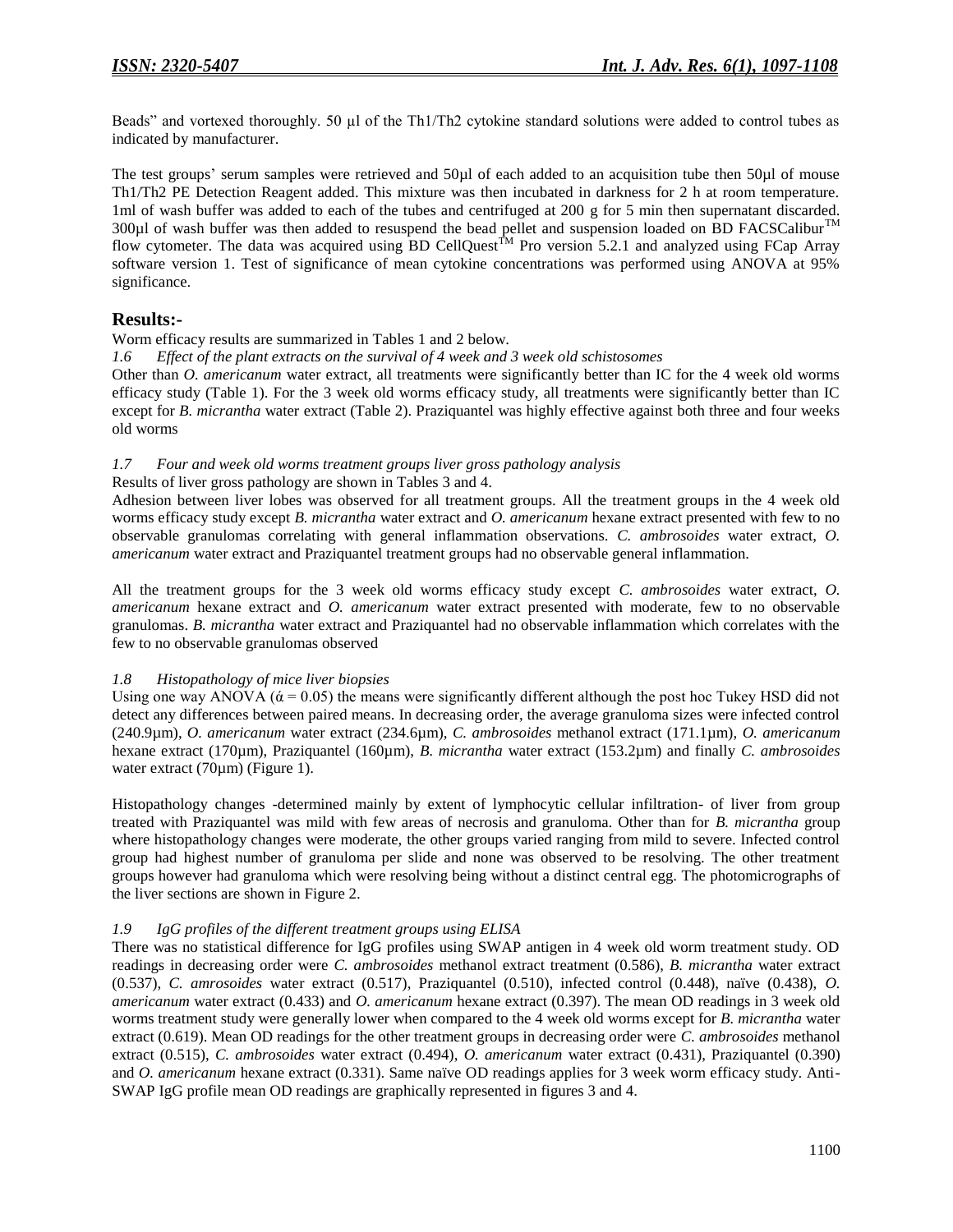IgG profile against the schistosomular 0-3 hour release protein had mean OD readings that were lower than both SWAP and SEA. There was no statistical difference in 4 week or 3 week worm treatment groups. The readings in decreasing order for 4 week worm treatment groups were *B. micrantha* water extract (0.266), *C. ambrosoides* methanol extract and praziquantel at 0.226, *O. americanum* hexane (0.214), infected control 0.210, *C. ambrosoides* water extract (0.202), *O. americanum* water extract (0.194) and naïve (0.180). In 3 week old worm treatment study, the mean OD readings in decreasing order were *B. micrantha* water extract (0.257), *C. ambrosoides* methanol extract 0.202, *C. ambrosoides* water extract and *O. americanum* hexane extract (0.185), *O. americanum* water extract (0.172) and Praziquantel (0.170). Same naïve OD readings applies for 3 week old worms efficacy study. Anti- 0-3 hour release protein profile is graphically represented in figures 3 and 4.

Anti-SEA IgG profile mean OD readings were also not significantly different for 4 week or 3 week old worm treatment groups. Naïve OD reading was however statistically lower when compared with the 4 week worm treatment groups. Decreasing order of mean OD readings in 4 week worm treatment was *C. ambrosoides* methanol extract (0.519), *B. micrantha* water extract (0.461), *C. ambrosoides* water extract (0.427), Praziquantel (0.428), *O. americanum* water extract (0.353), infected control (0.330), *O. americanum* hexane extract (0.301) and naïve (0.284). The decreasing order in 3 week old worms treatment experiment was *B. micrantha* water extract (0.473), *C. ambrosoides* water extract (0.437), *C. ambrosoides* methanol extract (0.411), *O. americanum* water extract (0.381), Praziquantel (0.367), *O. americanum* hexane extract (0.323). Same naïve OD readings applies for 3 week old worms efficacy study. Anti-SEA IgG profile is graphically represented in figures 3 and 4 below.

#### *1.10 Cytokine profiles of the different treatment groups using Flow cytometry*

Statistical difference for 4 week old efficacy study was observed for all cytokine concentration groups except for IL-4 which was only detectable for mice treated with *B. micrantha* water extract. Infected control and naïve cytokine concentrations were lower than in all treatment groups except for IL-2 where *C. ambrosoides* water extract and *B. micrantha* water extract treatment groups had lower concentrations. The cytokine concentrations for treatment groups is summarized in table 5.

Statistical difference for 3 week old worm efficacy study was observed for TNF and IL-5. IL4 was only detectable for mice treated with *C. ambrosoides* methanol extract. Infected control had IL-2 concentration of 4.91 pg/ml which was higher than for four treatment groups including Praziquantel. Naïve IL-2 concentration was lower than for all treatment groups except *B. micrantha* water extract. These differences were however not statistically significant. IFN-γ also lacked a statistical difference but concentration for infected control was relatively low and undetectable for naïve group. The cytokine concentrations for treatment groups is summarized in table 6.

## **Discussion:-**

In recent years, a substantial interest in natural products to the treatment of Neglected Tropical Diseases, including schistosomiasis, has been growing. The interest has been exploited and stimulated as an effort to develop a new medicine as an alternative method to this parasitosis treatment. This study investigated the *in vivo* efficacy of *Bridelia micrantha*, *Ocimum americanum* and *Chenopodium ambrosoides* against 3 and 4 week old worms of *S. mansoni*.

Generally, all treatments were more effective than the untreated control group suggesting they contain phytochemicals that have activity against *S. mansoni*. Treatment with Praziquantel - which acted as drug control group- was as expected, observed to be more effective than the crude plant extracts. Crude plant extracts typically contain many different biomolecules and their concentration may be suboptimal relative to the pure active ingredient in Praziquantel.

It was interesting to observe that *O. americanum* water extract was more effective against 3 week old worms while *B. micrantha* water extract was more effective against 4 week old worms. By week three after infection, majority of the worms are already in the portal blood stream (Doenhoff et al. 1978), where they remain in adult stage. This means the worms were mostly exposed to the treatment in the same location. Although it is not known which antigens, it is suggested that tegumental antigens of schistosomes vary as the worms mature from cercaria to schistosomule to adult which is thought to be a protective mechanism (Sepulveda et al. 2010). This therefore suggests there are worm structural differences that may have led to the two extracts having more pronounced activity in either the 3 week or 4 week old worms.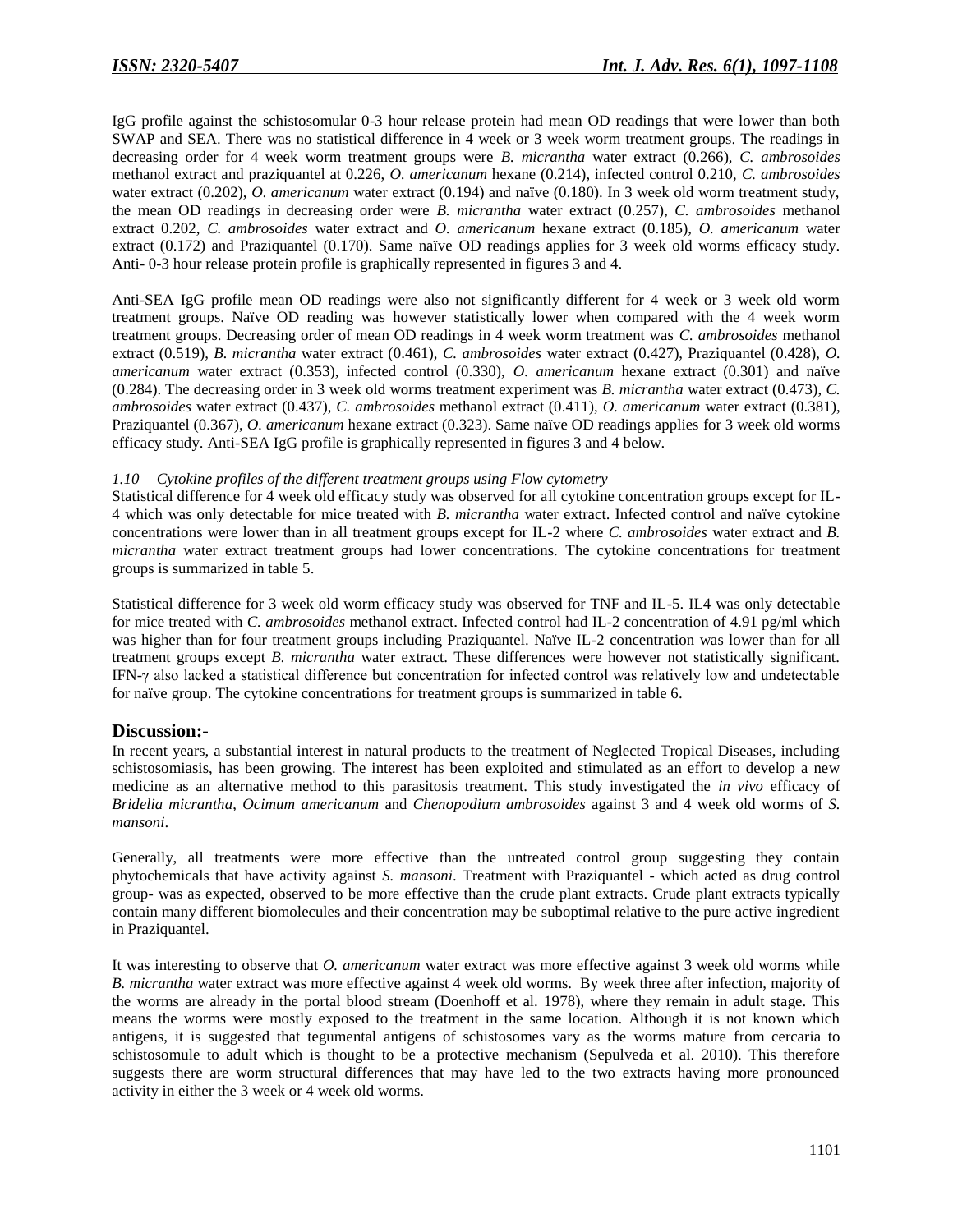Our findings were however not consistent with studies performed by Sabah et al (1986), since Praziquantel was observed to be as effective against the juvenile worms. This may be due to differences in experimental design where we exposed the mice to 900mg/kg dose compared to 250mg/kg in Sabah's study. There may also be some differences between the Kenyan strain of *S. mansoni* when compared to the Puerto Rican one.

While the pathology for the plant extracts was not as remarkable as for the Praziquantel treated groups, the observation of resolving granulomas could be an indicator that the extracts have comparable properties noting that the eggs were produced by adult female worms in the days following treatment for both studies. Potentially at higher doses than the administered 150 mg/kg, the effect would be more pronounced. Alternatively, pathology of mice done serially over a few weeks would better show the disease progression. IgG responses were observed to be similar across the treatment groups, infected control and naïve despite variation in worm numbers suggesting insignificant IgG effect in early stage infection. Naïve OD readings were potentially due to non specific binding

Interestingly, Praziquantel profile was not highest for any of the cytokines while infected control was low in all groups except for IL-2. While it is known that innate immunity can develop following prolonged exposure owing to responses against dead worms (Mitchell et al. 2012), Praziquantel has been observed to elicit protective immune responses (Mutapi et al. 2005; Bourke et al. 2012).

The balance of Th1 and Th2 responses is important in the pathology of schistosomiasis. Th1 responses are associated with the acute stage of the infection being a reaction towards the worms while Th2 responses occur later due to eggs laid by mature worms (Cintron-Rivera 1956; Warren 1973; Nash et al. 1982; McManus and Loukas, 2008). Th2 associated cytokines IL-4, IL-5 and IL-13 all play important roles in pathogenesis of schistosomiasis with IL-4 and IL-13 directing granuloma formation (Chiaramonte et al. 1999a). IL-13 on the other hand is primarily the stimulus for tissue fibrosis (Chiaramonte et al. 1999b; Fallon et al. 2000). Prominence of Th1 cytokines especially IFN<sub>Y</sub> has an effect of down regulating Th2 cytokines and consequently a reduction of granuloma size and fibrosis (Cheever. 1992; Cheever et al. 1998). IL-5 serves to recruit eosinophils but has no obvious effect on granuloma size, IL-4 leads to formation of IgE with varied effect on granuloma while IL-2 increases granuloma size and fibrosis (Cheever. 1992). Although TNF has not been widely studied, it is thought to have a role in periportal fibrosis (Cheever. 1992; Ramadan et al. 2013). This suggests the inflammation causing cytokines may be important in acting against the miracidia within eggs and thereafter, other cytokines resolve the granuloma implying the importance of the cytokine balance. This suggests the plant extracts elicited cytokine responses that compared well with Praziquantel and may potentially be protective.

## **Conclusion:-**

According to the results the plant extracts used in this study could be developed to be important alternatives to Praziquantel offering antischistosomal activity, improve pathology upon treatment and elicit mechanisms for protection to reinfection. Therefore, this study opens up perspectives for future researches on the substance or the compound isolation, making possible potential new treatment alternatives against *S. mansoni*. While the toxicology of these plants extracts have been studied where *B. micrantha* water extract was determined to be relatively toxic, the drug candidates will also need to be assessed in terms of metabolism, chemistry and treatment regimen (Nwaka and Riley 2003; Osebe et al. 2016)

#### **Aknowledgements:-**

This work was financially supported by National Commission for Science, Technology and Innovation (third call) and Deutsche Akademischer Austauschdienst (DAAD). The authors are also grateful to Stanley Mathenge, Nicodemus Muia, Collins Ngudi, Sammy Kisara and Simon Kiarie for technical support in this study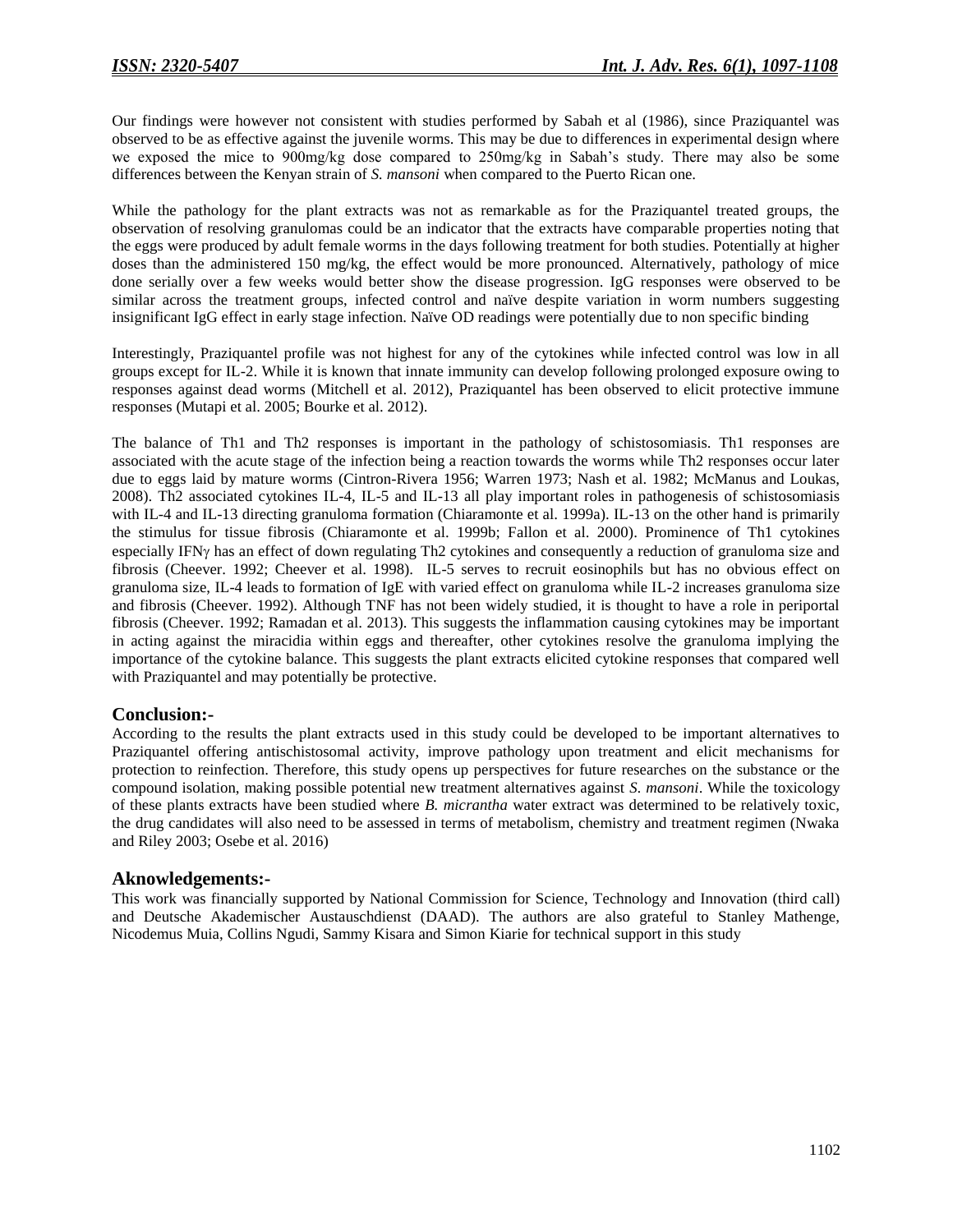

**Figure 1:-** Mean hepatic granuloma diameter of BALB/c mice groups treated with plant extracts, Praziquantel and infected control where treatment was withheld. Statistical difference was tested using ANOVA ( $\alpha$  = 0.05) and post hoc Tukey HSD to determine the groups that differ significantly

**Key:** A (*C. ambrosoides* water extract); B (*C. ambrosoides* methanol extract); C (*B. micrantha* water extract); D (*O. americanum* hexane extract); E (*O. americanum* hexane extract); F (Praziquantel); G (Infected control).

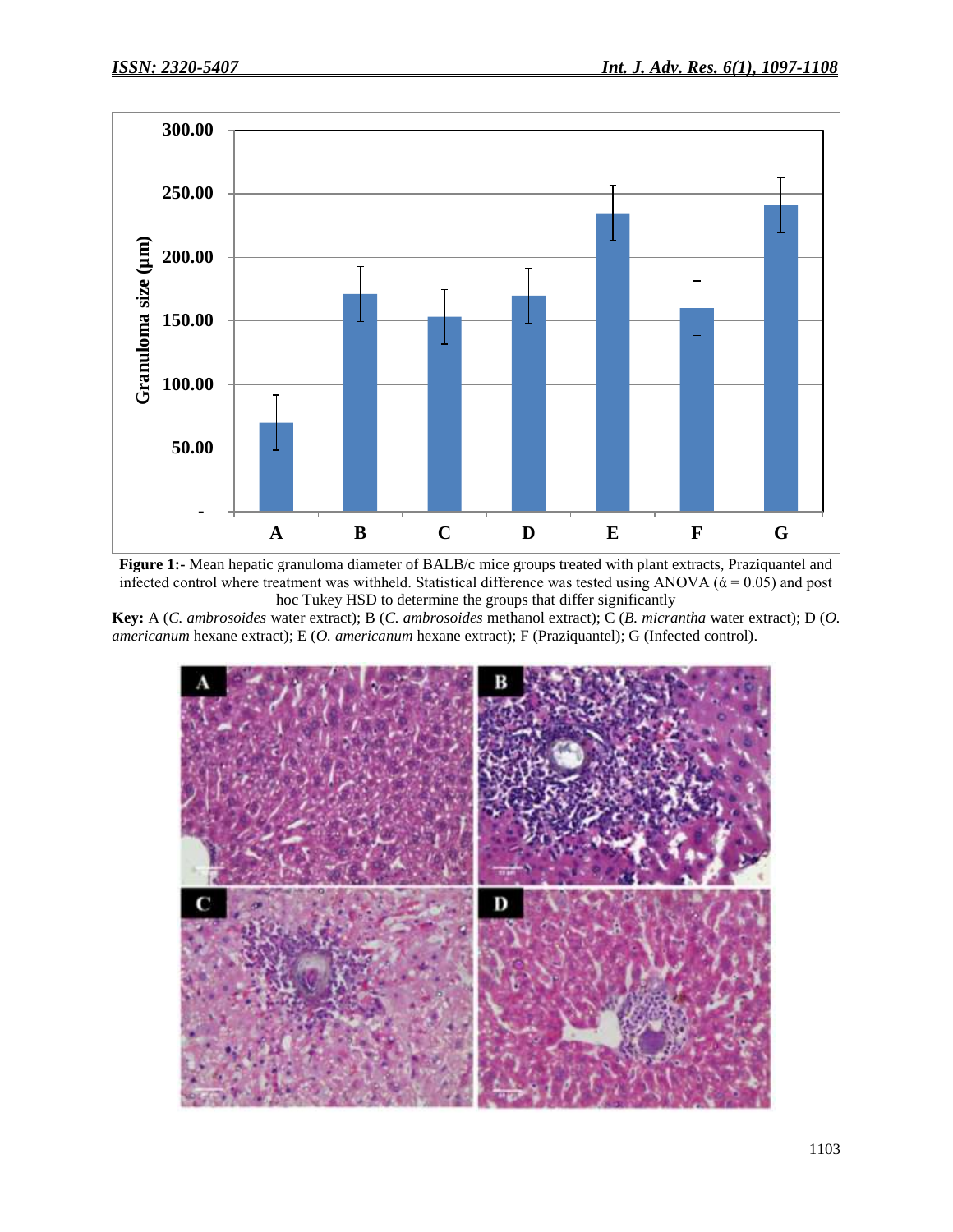

**Figure 2:-** Histological sections of livers of BALB/c mice groups treated with plant extracts, praziquantel and infected control where treatment was withheld. Granuloma with intact egg was observed for the infected control and resolving granulomas for the treatment groups. Note that histological section for infected control was taken at a lower magnification than the others in order to visualize the entire granuloma

**Key:** A (Praziquantel); B (*B. micrantha* water extract); C (*C. ambrosoides* methanol extract); D (*C. ambrosoides* water extract); E (*O. americanum* hexane extract); F (*O. americanum* water extract); G (Infected control).



**Figure 3:-** IgG mean OD readings of mice infected with *S. mansoni* and treated on week 4 post infection. Statistical difference was tested using ANOVA ( $\dot{\alpha} = 0.05$ )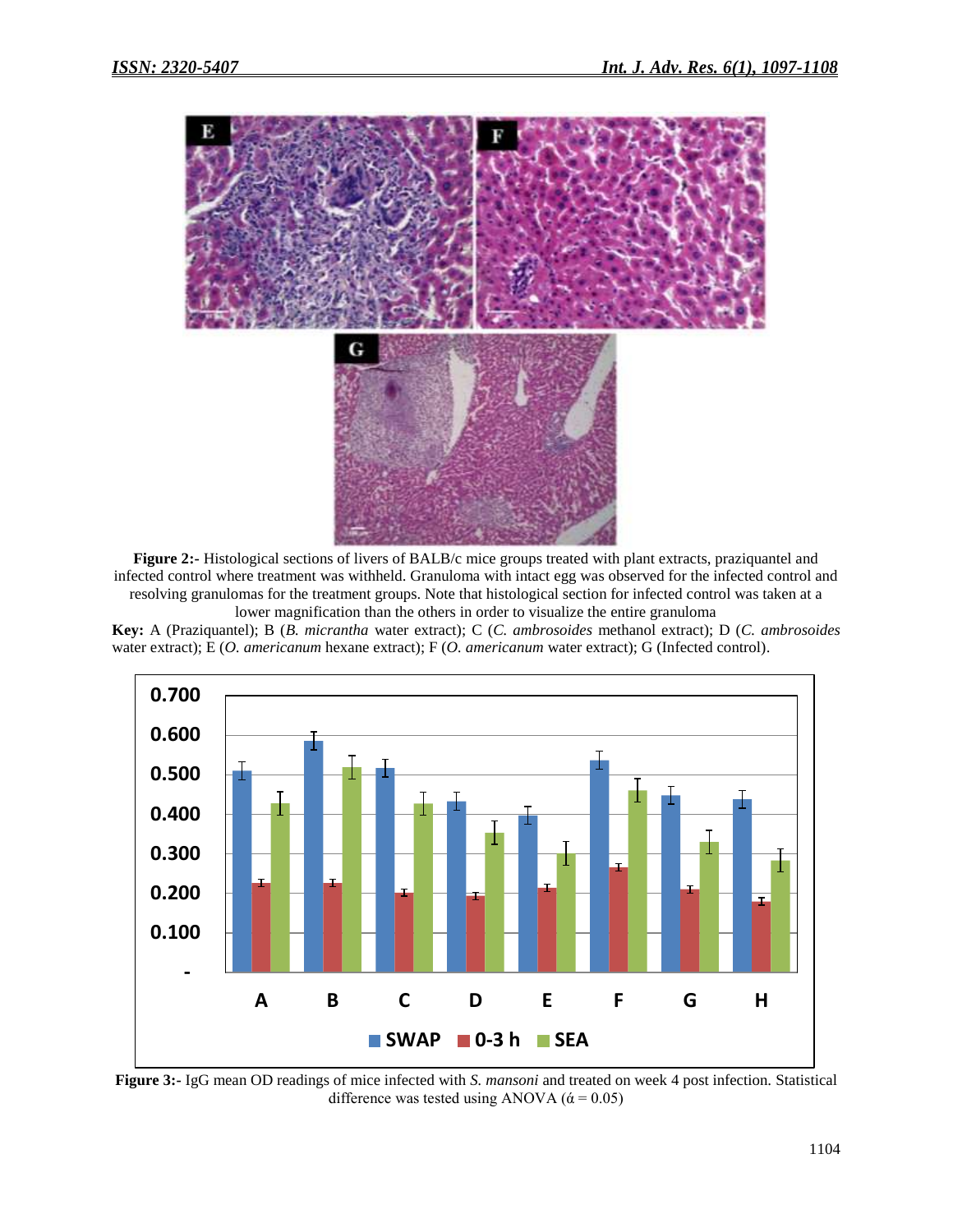



**Figure 4:-** IgG mean OD readings of mice infected with *S. mansoni* and treated on week 3 post infection. Statistical difference was tested using ANOVA ( $\dot{\alpha}$  = 0.05)

**Key:** A - Praziquantel; B - *C. ambrosoides* methanol extract; C - *C. ambrosoides* water extract; D - *O. americanum* water extract; E - *O. americanum* hexane extract; F - *B. micrantha* water extract; G - infected control; H - non infected control

**Table 1:-** Results of 4 week old *S. mansoni* treatment with selected plant extracts relative to standard treatment. The mice were infected with estimated 250 cercariae and treated on week 4 post infection. Statistical difference was analyzed using ANOVA ( $\alpha$  = 0.05) and paired difference using students t-test (p>0.05)

|                              | $MEAN \pm SE$    |                  |                  |                  |
|------------------------------|------------------|------------------|------------------|------------------|
| <b>Treatment</b>             | <b>Males</b>     | <b>Females</b>   | <b>Total</b>     | % Worm Reduction |
| C. ambrosoides(water)        | $30.5 + 3.5$     | $16+4$           | $46.5 \pm 0.5$   | 33%              |
| C. ambrosoides(methanol)     | $29.29 + 3.34$   | $16.29 + 2.01$   | $45.57 + 4.93$   | 35%              |
| <i>B. micrantha</i> (water)  | $28.25 + 4.14$   | $16.13 + 2.75$   | $44.38 + 6.62$   | 36%              |
| O. americanum(hexane)        | $30.33 \pm 3.91$ | $17.5 + 3.4$     | $47.83 \pm 6.79$ | 31%              |
| <i>O. americanum</i> (water) | $38.14 \pm 3.89$ | $19.57 \pm 3.16$ | $57.71 \pm 6.91$ | 17%              |
| Praziquantel                 | $10.11 \pm 1.49$ | $3.00+0.53$      | $13.11 \pm 1.39$ | 81%              |
| Infected Control             | $46.67 \pm 2.96$ | $23+2.51$        | $69.67 \pm 4.98$ |                  |

**Table 2:-** Results of 3 week old *S. mansoni* treatment with selected plant extracts relative to standard treatment. The mice were infected with estimated 250 cercariae and treated on week 3 post infection. Statistical difference was analyzed using ANOVA ( $\dot{\alpha}$  = 0.05) and paired difference using students t-test (p>0.05)

|                            | $MEAN \pm SE$ |            |                  |                                        |
|----------------------------|---------------|------------|------------------|----------------------------------------|
| <b>Part</b><br>Treatment   | <b>Males</b>  | Females    | <b>Total</b>     | <b>Worm Reduction</b><br>$\frac{0}{0}$ |
| <i>ambrosoides</i> (water) | 1.88±3.44     | $5 + 3.22$ | $46.88 \pm 6.12$ | 33%                                    |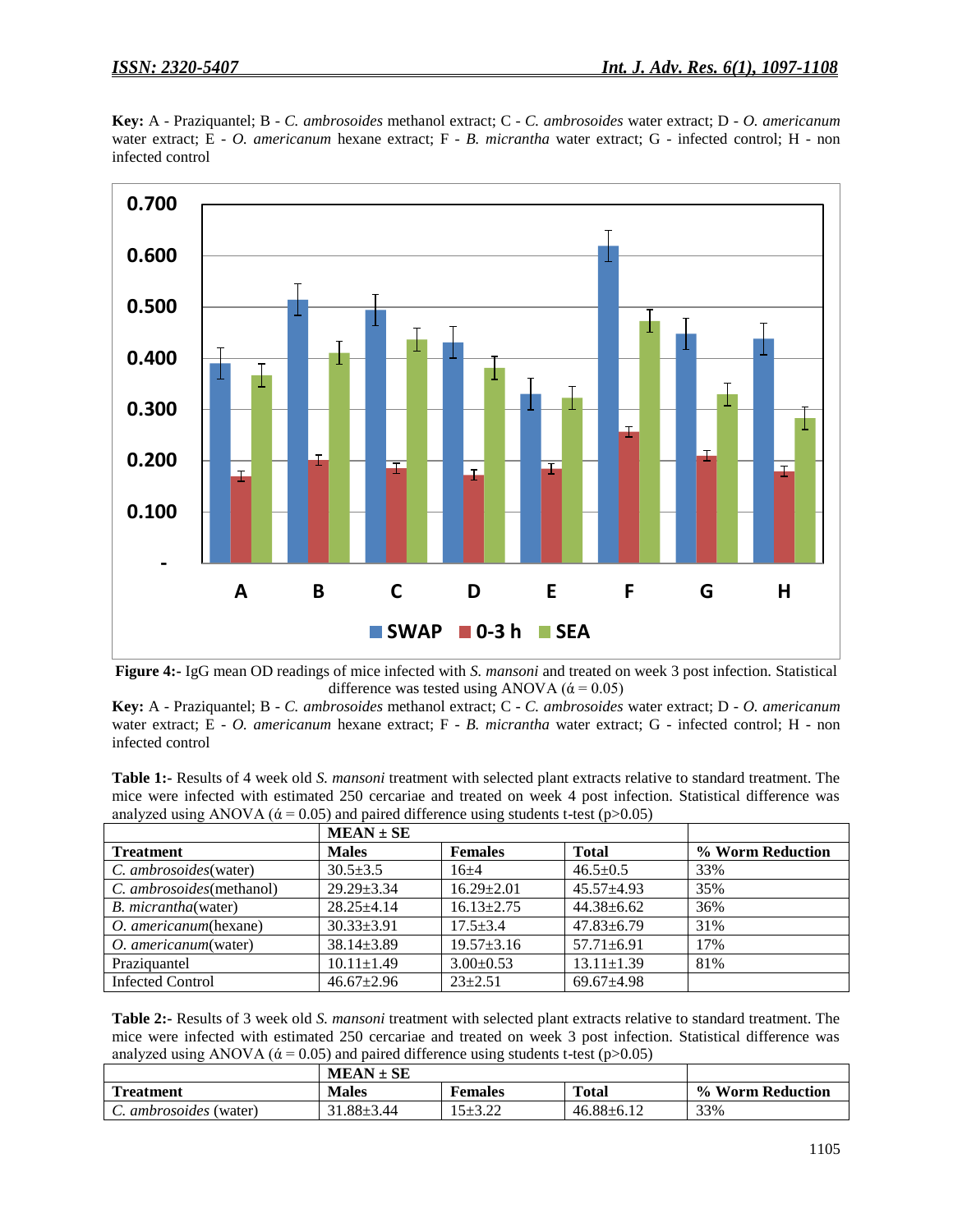| C. <i>ambrosoides</i> (methanol) | $28.75 \pm 3.09$ | $15.25 \pm 2.95$ | $44+5.94$        | 37% |
|----------------------------------|------------------|------------------|------------------|-----|
| <i>B. micrantha</i> (water)      | $41.57 + 4.89$   | $20.71 \pm 2.43$ | $62.29 + 7$      | 11% |
| O. americanum (hexane)           | $27.4 + 6.65$    | $14.8 + 4.72$    | $42.2 \pm 10.82$ | 39% |
| O. americanum (water)            | $25.83 + 4.9$    | $13.17 \pm 3.63$ | $39 + 8.49$      | 44% |
| Praziquantel                     | $11+3.39$        | $5+1.41$         | $16+4.49$        | 77% |
| Infected Control                 | $46.67 \pm 2.96$ | $23+2.51$        | $69.67 + 4.98$   |     |

|  |  | Table 3:- Liver gross pathology analysis in 3 week old worm treatment groups. The mice were infected with |  |  |  |  |  |  |
|--|--|-----------------------------------------------------------------------------------------------------------|--|--|--|--|--|--|
|  |  | estimated 250 cercariae and treated on week 3 post infection followed by perfusion on week 6.             |  |  |  |  |  |  |

|                                          |             | <b>Adhesion</b> | <b>Inflamation</b> | <b>Granuloma</b> categorization |                 |     |             |
|------------------------------------------|-------------|-----------------|--------------------|---------------------------------|-----------------|-----|-------------|
| <b>Treatment</b>                         | No. of mice | Yes             | N <sub>0</sub>     | <b>Severe</b>                   | <b>Moderate</b> | Few | <b>None</b> |
| C. ambrosoides (water extract)           |             | 100%            | 100%               | 0%                              | 0%              | 50% | 50%         |
| C. <i>ambrosoides</i> (methanol extract) |             | 100%            | 86%                | 0%                              | 0%              | 43% | 57%         |
| <i>B. micrantha</i> (water extract)      |             | 100%            | 57%                | 0%                              | 14%             | 71% | 14%         |
| <i>O. americanum</i> (hexane extract)    |             | 100%            | 67%                | 0%                              | 17%             | 50% | 33%         |
| O. americanum (water extract)            |             | 100%            | 100%               | 0%                              | 0%              | 33% | 67%         |
| Praziquantel                             |             | 100%            | 100%               | 0%                              | 0%              | 25% | 75%         |
| <b>Infected Control</b>                  |             | 100\%           | 17%                | 0%                              | 67%             | 33% | 0%          |

#### **Granuloma classification Key:**

None -No granuloma observed per lobe; Few- 1 to 3 granuloma per lobe; Moderate- 4 to 10 granuloma per lobe; Severe- more than 10 granuloma per lobe

**Table 4:-** Liver gross pathology analysis in 4 week old worm treatment groups. The mice were infected with estimated 250 cercariae and treated on week 4 post infection followed by perfusion on week 6

|                                      |              | <b>Adhesion</b> | <b>Inflamation</b> | <b>Granuloma</b> categorization |                 |     |             |
|--------------------------------------|--------------|-----------------|--------------------|---------------------------------|-----------------|-----|-------------|
| <b>Treatment</b>                     | No. of mice  | Yes             | N <sub>0</sub>     | <b>Severe</b>                   | <b>Moderate</b> | Few | <b>None</b> |
| C. ambrosoides (water extract)       |              | 100%            | 86%                | 14%                             | $0\%$           | 29% | 57%         |
| C. ambrosoides (methanol extract)    |              | 100%            | 86%                | $0\%$                           | 14%             | 57% | 29%         |
| B. micrantha (water extract)         | 8            | 100%            | 100%               | $0\%$                           | 0%              | 13% | 88%         |
| O. americanum (hexane extract)       | ⇁            | 100%            | 57%                | 14%                             | 29%             | 14% | 43%         |
| <i>O. americanum</i> (water extract) |              | 100%            | 43%                | 17%                             | 50%             | 17% | 17%         |
| Praziquantel                         | Q            | 100%            | 100\%              | $0\%$                           | 0%              | 89% | 11%         |
| Infected Control                     | <sub>0</sub> | 100%            | 17%                | $0\%$                           | 67%             | 33% | 0%          |

**Granuloma classification Key:**

None -No granuloma observed per lobe; Few- 1 to 3 granuloma per lobe; Moderate- 4 to 10 granuloma per lobe; Severe- more than 10 granuloma per lobe

**Table 5:-** Mean cytokine concentrations of mice treated against 4 week old worms. Serum was prepared from blood drawn from BALB/c mice treatment groups then analyzed using flow cytometry. Statistical difference was analyzed using ANOVA ( $\dot{\alpha}$  = 0.05) and paired difference using students t-test (p>0.05)

|                                   | Cytokine concentration in pg/ml |               |        |                   |        |  |  |
|-----------------------------------|---------------------------------|---------------|--------|-------------------|--------|--|--|
|                                   | <b>T-helper 1</b>               |               |        | <b>T-helper 2</b> |        |  |  |
| <b>Treatment groups</b>           | <b>TNF</b>                      | IFN- $\gamma$ | $IL-2$ | $IL-5$            | $IL-4$ |  |  |
| Praziquantel                      | 12.68                           | 2.88          | 6.13   | 5.63              |        |  |  |
| C. ambrosoides (water extract)    | 6.67                            | 3.73          | 1.96   | 12.28             |        |  |  |
| C. ambrosoides (methanol extract) | 105.03                          | 37.12         | 7.78   | 8.31              |        |  |  |
| B. micrantha (water extract)      | 12.51                           | 2.49          | 2.02   | 29.80             | 11.56  |  |  |
| O. americanum (hexane extract)    | 9.27                            |               | 14.6   | 11.74             |        |  |  |
| O. americanum (water extract)     | 5.66                            | 4.07          |        | 13.74             |        |  |  |
| Infected control                  | 3.53                            | 0.26          | 4.91   |                   |        |  |  |
| Naïve                             | 3.81                            |               | 2.72   | 2.46              |        |  |  |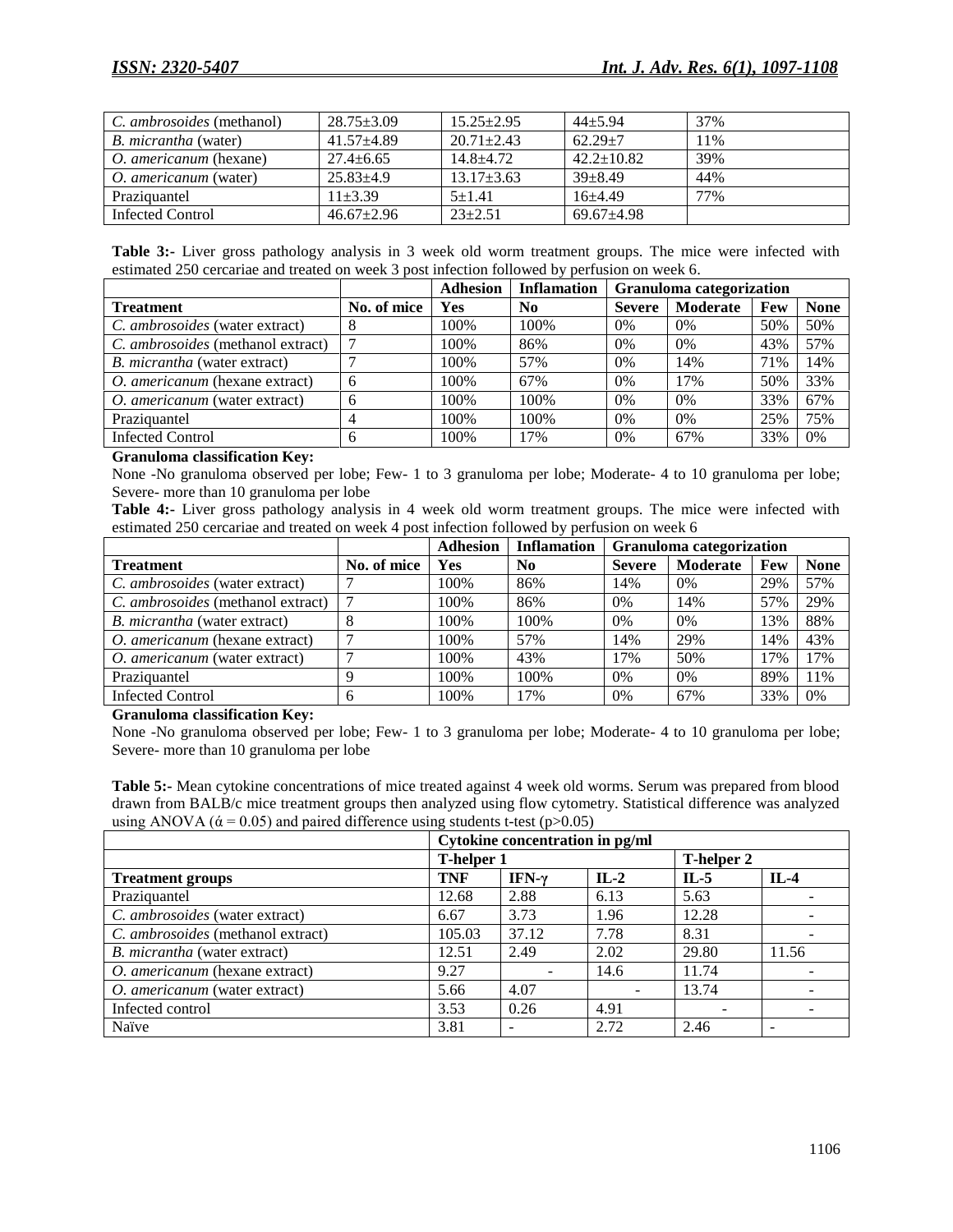|                                       | Cytokine concentration in pg/ml |                          |        |                   |        |  |  |  |
|---------------------------------------|---------------------------------|--------------------------|--------|-------------------|--------|--|--|--|
|                                       | <b>T-helper 1</b>               |                          |        | <b>T-helper 2</b> |        |  |  |  |
| <b>Treatment groups</b>               | <b>TNF</b>                      | IFN- $\gamma$            | $IL-2$ | $IL-5$            | $IL-4$ |  |  |  |
| Praziquantel                          | 8.54                            | 1.20                     | 3.66   | 4.76              |        |  |  |  |
| C. ambrosoides (water extract)        | 58.68                           | 1.32                     | 5.78   | 8.48              |        |  |  |  |
| C. ambrosoides (methanol extract)     | 6.30                            | 0.86                     | 6.92   | 9.14              | 6.16   |  |  |  |
| B. <i>micrantha</i> (water extract)   | 11.54                           | 1.70                     | 2.54   | 17.86             |        |  |  |  |
| <i>O. americanum</i> (hexane extract) | 9.59                            | 0.99                     | 4.59   | 9.45              |        |  |  |  |
| O. americanum (water extract)         | 9.47                            | 2.22                     | 4.66   | 13.45             |        |  |  |  |
| Infected control                      | 3.53                            | 0.26                     | 4.91   |                   |        |  |  |  |
| Naïve                                 | 3.81                            | $\overline{\phantom{a}}$ | 2.72   | 2.46              |        |  |  |  |

**Table 6:-** Mean cytokine concentrations of mice treated against 3 week old worms. Serum was prepared from blood drawn from BALB/c mice treatment groups then analyzed using flow cytometry. Statistical difference was analyzed using ANOVA ( $\alpha$  = 0.05) and paired difference using students t-test (p>0.05)

## **References:-**

- 1. Bourke C, Nausch N, Rujeni N, Appleby LJ, Mitchell K, Midzi N, Mduluza T, Mutapi F. (2013) Integrated Analysis of Innate, Th1, Th2, Th17, and Regulatory Cytokines Identifies Changes in Immune Polarisation Following Treatment of Human Schistosomiasis. J. Infect. Dis. 208(1):159-169
- 2. Carson FL (2007) Histotechnology 2nd ed, Chicago: ASCP Press
- 3. Carson FL, Christa H (2009) Histotechnology: A Self-Instructional Text (3 ed.). Hong Kong: American Society for Clinical Pathology Press. pp 2.
- 4. Cheever AW (1992) Pathogenesis of *Schistosoma mansoni* infection. Mem.Inst.Oswaldo Cruz 87(4):337-340.
- 5. [Cheever AW,](http://www.ncbi.nlm.nih.gov/pubmed/?term=Cheever%20AW%5BAuthor%5D&cauthor=true&cauthor_uid=9921320) [Jankovic D,](http://www.ncbi.nlm.nih.gov/pubmed/?term=Jankovic%20D%5BAuthor%5D&cauthor=true&cauthor_uid=9921320) [Yap GS,](http://www.ncbi.nlm.nih.gov/pubmed/?term=Yap%20GS%5BAuthor%5D&cauthor=true&cauthor_uid=9921320) [Kullberg MC,](http://www.ncbi.nlm.nih.gov/pubmed/?term=Kullberg%20MC%5BAuthor%5D&cauthor=true&cauthor_uid=9921320) [Sher A,](http://www.ncbi.nlm.nih.gov/pubmed/?term=Sher%20A%5BAuthor%5D&cauthor=true&cauthor_uid=9921320) [Wynn T.A.](http://www.ncbi.nlm.nih.gov/pubmed/?term=Wynn%20TA%5BAuthor%5D&cauthor=true&cauthor_uid=9921320) (1998) Role of cytokines in the formation and downregulation of hepatic circumoval granulomas and hepatic fibrosis in *Schistosoma mansoni*infected mice, Mem Inst Oswaldo Cruz 93(1):25-32
- 6. Chiaramonte MG, Donaldson DD, Cheever AW, Wynn TA (1999) An IL-13 inhibitor blocks the development of hepatic fibrosis during a T-helper type 2-dominated inflammatory response. J.Clin.Invest 104(6):777-785.
- 7. Chiaramonte MG, Schopf LR, Neben TY, Cheever AW, Donaldson DD, & Wynn TA. (1999) IL-13 is a key regulatory cytokine for Th2 cell-mediated pulmonary granuloma formation and IgE responses induced by *Schistosoma mansoni* eggs. J.Immunol 162(2):920-930.
- 8. Chitsulo L, Engels D, Montresor A, Savioli, L. (2000) The global status of schistosomiasis and its control. Acta Trop 77(1):41-51.
- 9. Cintron-Rivera AA, Diaz-Rivera RS, Garcia-Palmieri MR, Gonzalez O, Koppisch E, Marchand E.J, Ramos-Morales F, Torregrosa MV (1956) Acute Manson's schistosomiasis. Am.J.Med 21(6):918-943.
- 10. Cioli D, Pica-Mattoccia L, Basso A, Guidi A (2014) Schistosomiasis control: praziquantel forever?. Mol. Biochem. Parasitol 195(1):23-29.
- 11. de Pasquale, A. (1984) Pharmacognosy: the oldest modern science. J.Ethnopharmacol 11(1):1-16.
- 12. Doenhoff M, Bickle Q, Long E, Bain J, McGregor A (1978) Factors affecting the acquisition of resistance against *Schistosoma mansoni* in the mouse. I. Demonstration of resistance to reinfection using a model system that involves perfusion of mice within three weeks of challenge. J. Helminthol 52:173- 186.
- 13. Fallon PG, Richardson EJ, McKenzie GJ, McKenzie AN (2000) Schistosome infection of transgenic mice defines distinct and contrasting pathogenic roles for IL-4 and IL-13: IL-13 is a profibrotic agent. J.Immunol 164(5):2585-2591.
- 14. Farah IO, Nyindo M, King CI, Hau J (2000) Hepatic granulomatous response to *Schistosoma mansoni* eggs in BALB/C mice and Olive baboons (*Papiocynocephalus Anubis*). J. Comp. Pathol 123:7-14.
- 15. Fenwick A, Savioli L, Engels D, Robert BN, Todd MH (2003) Drugs for the control of parasitic diseases: current status and development in schistosomiasis. Trends Parasitol 19(11):509-515.
- 16. Flisser A and McLaren DJ (1989) Effect of praziquantel treatment on lung-stage larvae of *Schistosoma mansoni* in vivo. Parasitol 98(02):203-211.
- 17. Frohberg H (1984) Results of toxicological studies on praziquantel. Arzneimittel-Forschung, 34(9B), pp.1137- 1144
- 18. Gonnert R and Andrews P (1977) Praziquantel, a new board-spectrum antischistosomal agent. Z Parasitenkd 52:129-150.